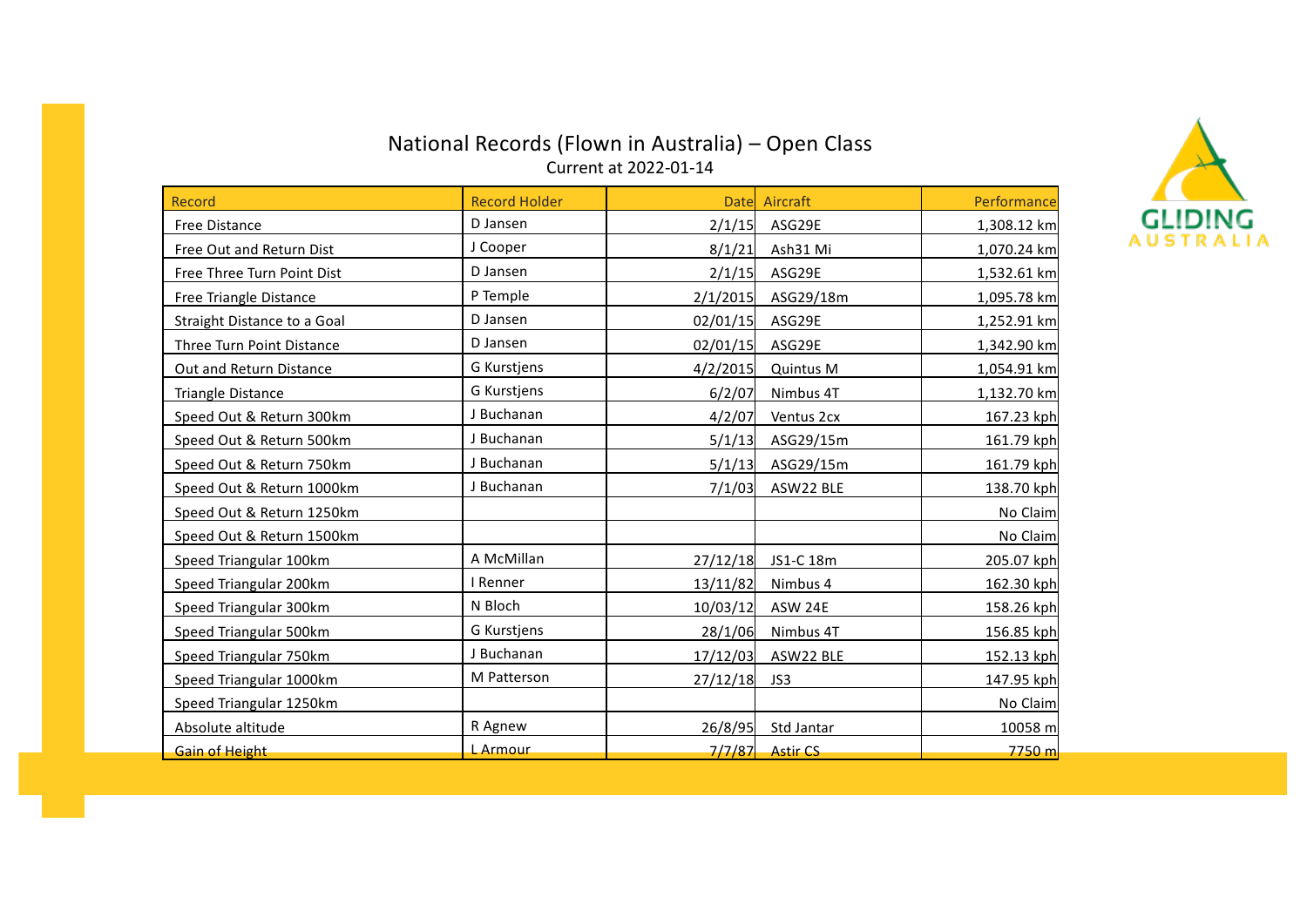# National Records (Flown in Australia) – 18m Class Current at 2022-01-14



| <b>Record</b>                    | <b>Record Holder</b> |          | Date Aircraft | Performance |
|----------------------------------|----------------------|----------|---------------|-------------|
| Free Distance                    | D Jansen             | 02/01/15 | ASG29E        | 1,308.12 km |
| Free Out and Return Distance     | P Temple             | 7/2/15   | ASG29/18m     | 1,039.44 km |
| Free Three Turn Point Distance   | D Jansen             | 2/1/15   | ASG29E        | 1,532.61 km |
| Free Triangle Distance           | P Temple             | 2/1/15   | ASG29/18m     | 1,095.78 km |
| <b>Straight Distance to Goal</b> | D Jansen             | 02/1/15  | ASG29E        | 1,252.91 km |
| Three Turn Point Distance        | D Jansen             | 02/1/15  | ASG29E        | 1,342.90 km |
| Out and Return Distance          | P Temple             | 7/2/15   | ASG29/18m     | 1,032.02 km |
| <b>Triangle Distance</b>         | P Temple             | 2/1/15   | ASG29/18m     | 1,074.51 km |
| Speed Out & Return 300km         | J Buchanan           | 4/2/07   | Ventus 2cx    | 167.23 kph  |
| Speed Out & Return 500km         | J Buchanan           | 5/1/13   | ASG29/15M     | 161.79 kph  |
| Speed Out & Return 750km         | J Buchanan           | 5/1/13   | ASG29/15M     | 161.79 kph  |
| Speed Out & Return 1000km        | P Temple             | 7/2/15   | ASG29/18m     | 135.58 kph  |
| Speed Out & Return 1250km        |                      |          |               | No Claim    |
| Speed Out & Return 1500km        |                      |          |               | No Claim    |
| Speed Triangular 100km           | A McMillan           | 27/12/18 | JS1-C 18m     | 205.07 kph  |
| Speed Triangular 200km           | N Bloch              | 10/03/12 | ASW 24E       | 158.26 kph  |
| Speed Triangular 300km           | N Bloch              | 10/03/12 | ASW 24E       | 158.26 kph  |
| Speed Triangular 500km           | J Buchanan           | 28/1/06  | Ventus 2cx    | 152.17 kph  |
| Speed Triangular 750km           | N Bloch              | 8/1/21   | JS3-18        | 148.30 kph  |
| Speed Triangular 1000km          | M Patterson          | 27/12/18 | JS3           | 147.95 kph  |
| Speed Triangular 1250km          | Min 1st claim        |          |               |             |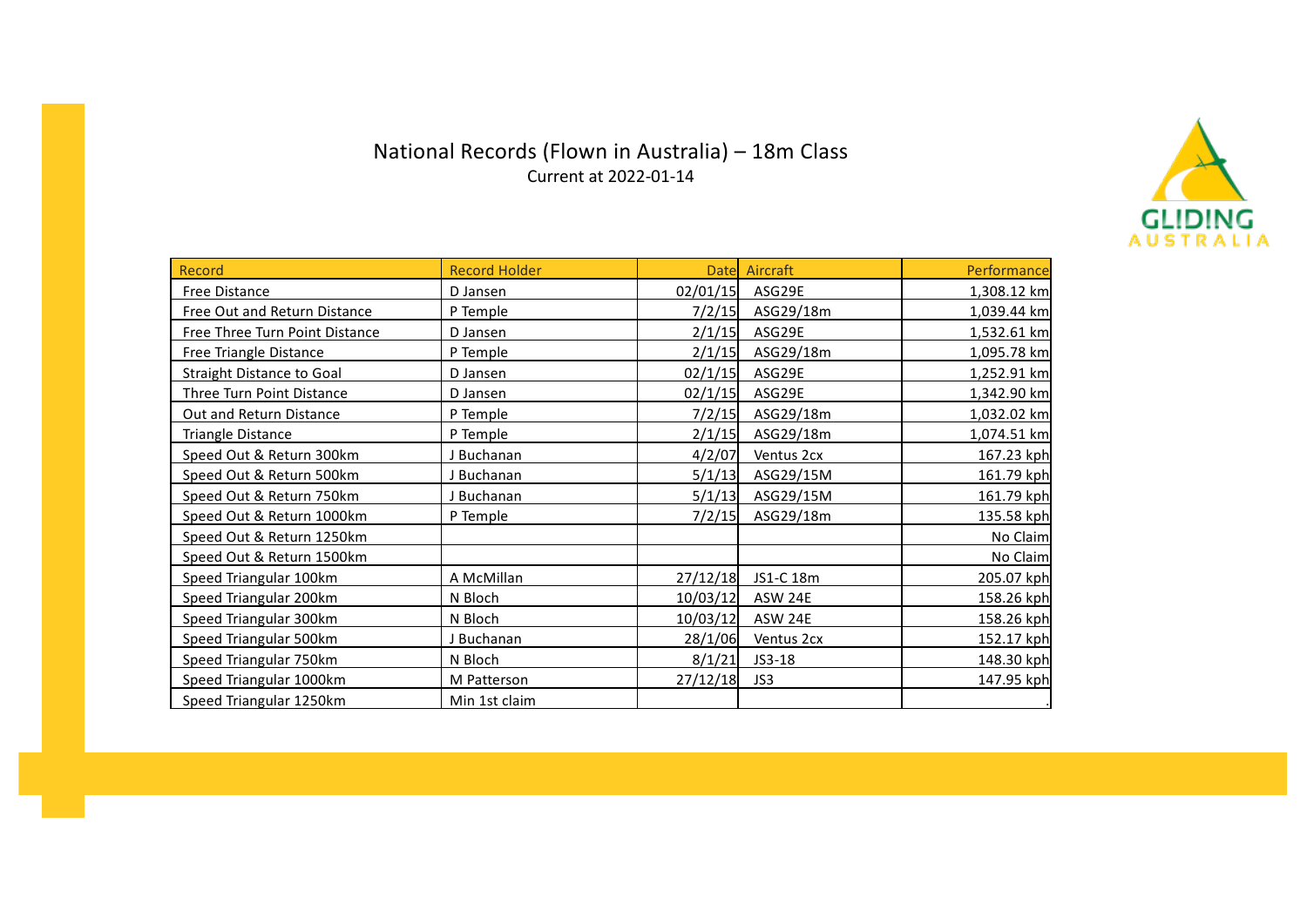# National Records (Flown in Australia) – 15m Class Current at 2022-01-14



| Record                         | <b>Record Holder</b> |          | Datel Aircraft   | Performance |
|--------------------------------|----------------------|----------|------------------|-------------|
| Free Distance                  | H Medlicott          | 9/12/91  | Discus A         | 1,004.55 km |
| Free Out and Return Distance   | Min 1st claim        |          |                  | 1,015.16 km |
| Free Three Turn Point Distance | Min 1st claim        |          |                  | 1,063.70 km |
| Free Triangle Distance         | Min 1st claim        |          |                  | 1,063.70 km |
| Straight Distance to a Goal    | H Medlicott          | 9/12/91  | Discus A         | 1,004.55 km |
| Three Turn Point Distance      | Min 1st claim        |          |                  | 1,063.70 km |
| Out and Return Distance        | N Roediger           | 13/1/85  | LS3              | 1,015.16 km |
| Out and Return Distance        | I Wight              | 13/1/85  | Mini Nimbus      | 1,015.16 km |
| <b>Triangle Distance</b>       | R Tuncks             | 7/2/82   | Mosquito         | 1,063.70 km |
| Speed Out & Return 300km       | J Buchanan           | 5/1/13   | ASG29/15M        | 161.79 kph  |
| Speed Out & Return 500km       | J Buchanan           | 5/1/13   | ASG29/15M        | 161.79 kph  |
| Speed Out & Return 750km       | J Buchanan           | 5/1/13   | ASG29/15M        | 161.79 kph  |
| Speed Out & Return 1000km      | P Temple             | 9/12/06  | DG 200           | 117.6 kph   |
| Speed Out & Return 1250km      |                      |          |                  | No Claim    |
| Speed Out & Return 1500km      |                      |          |                  | No Claim    |
| Speed Triangular 100km         | N Bloch              | 10/03/12 | ASW 24E          | 158.26 kph  |
| Speed Triangular 200km         | N Bloch              | 10/03/12 | ASW 24E          | 158.26kph   |
| Speed Triangular 300km         | N Bloch              | 10/03/12 | ASW 24E          | 158.26 kph  |
| Speed Triangular 500km         | P Mander             | 12/12/87 | <b>ASW 20B</b>   | 143.73 kph  |
| Speed Triangular 750km         | D Jansen             | 31/12/98 | LS <sub>6B</sub> | 133.66 kph  |
| Speed Triangular 1000km        | T Geiger             | 10/1/21  | Ventus 2/15m     | 134.21 kph  |
| Speed Triangular 1250km        |                      |          |                  | No Claim    |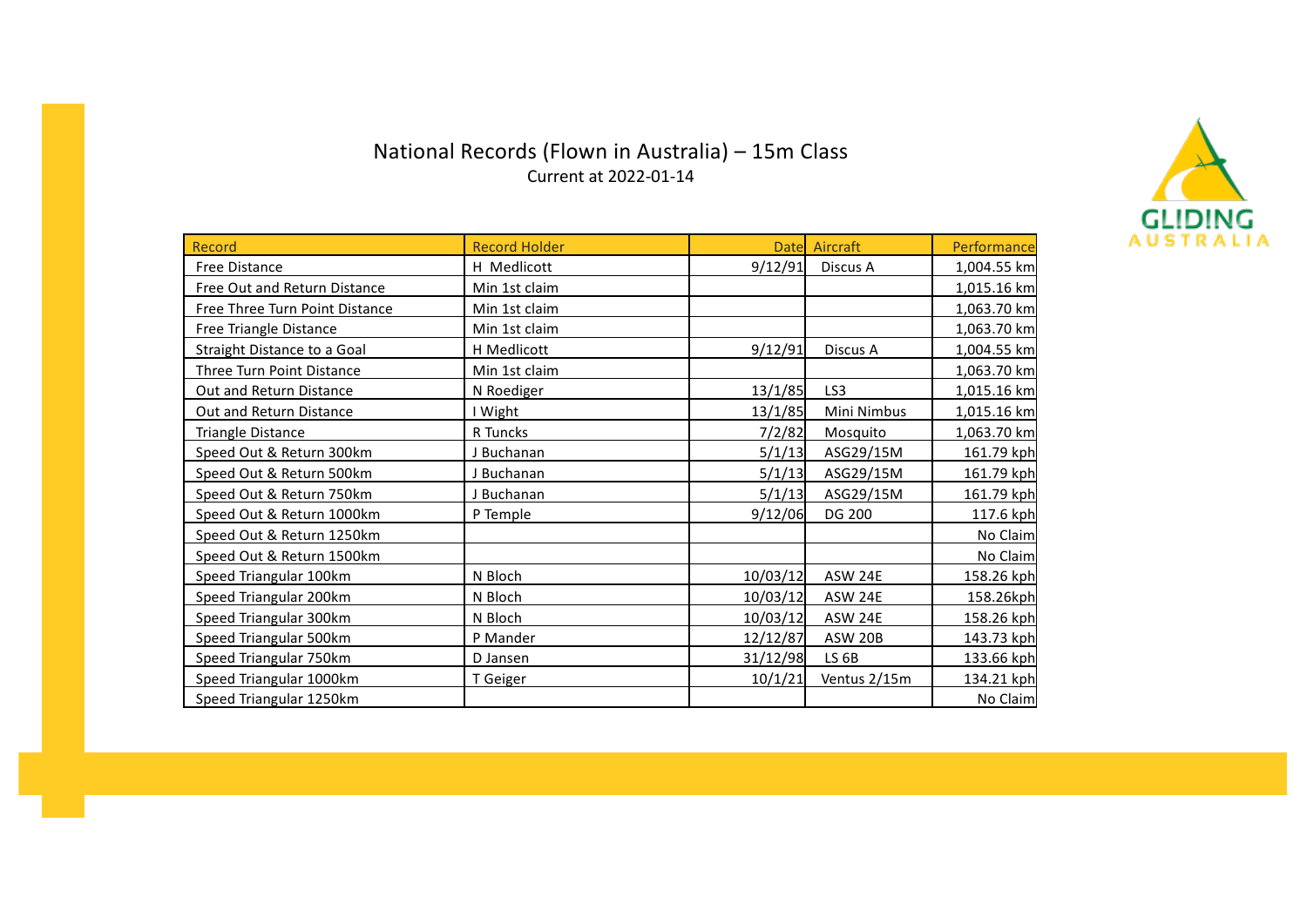### National Records (Flown in Australia) – Standard Class Current at 2022-01-14



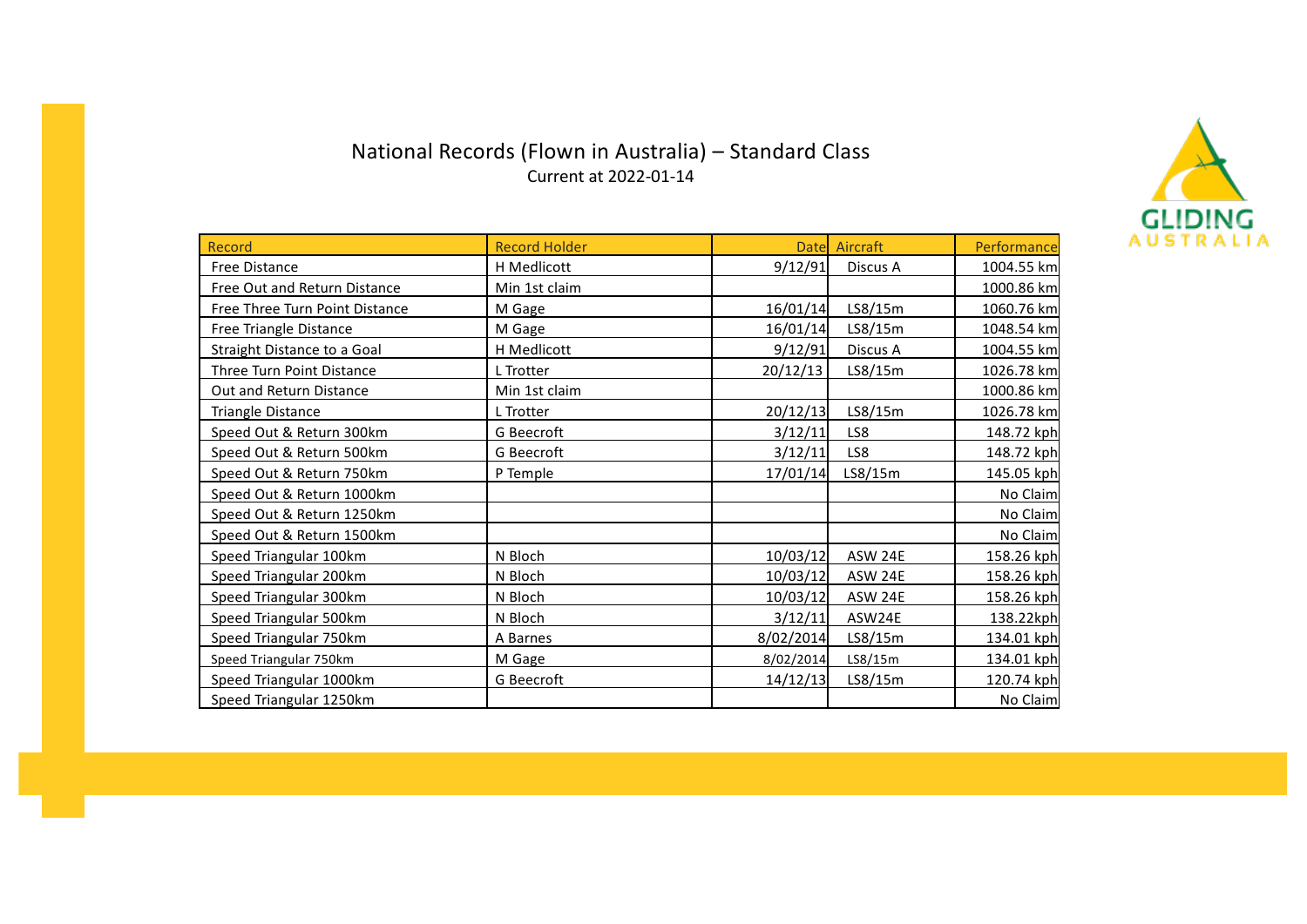#### National Records (Flown in Australia) – World Class Current at 2022-01-14





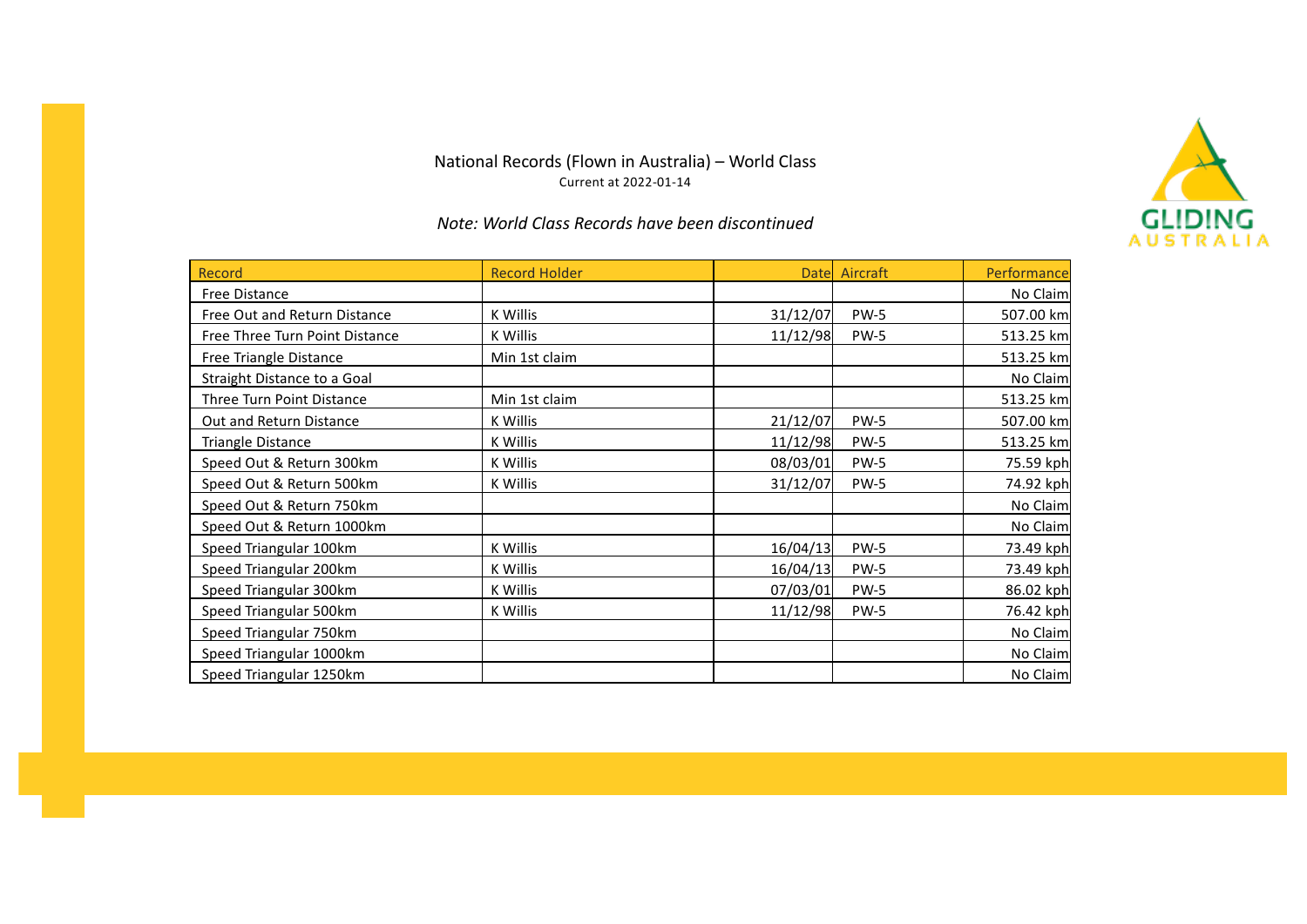#### National Records (Flown in Australia) – 20m Two Seater Class Current at 2022-01-14